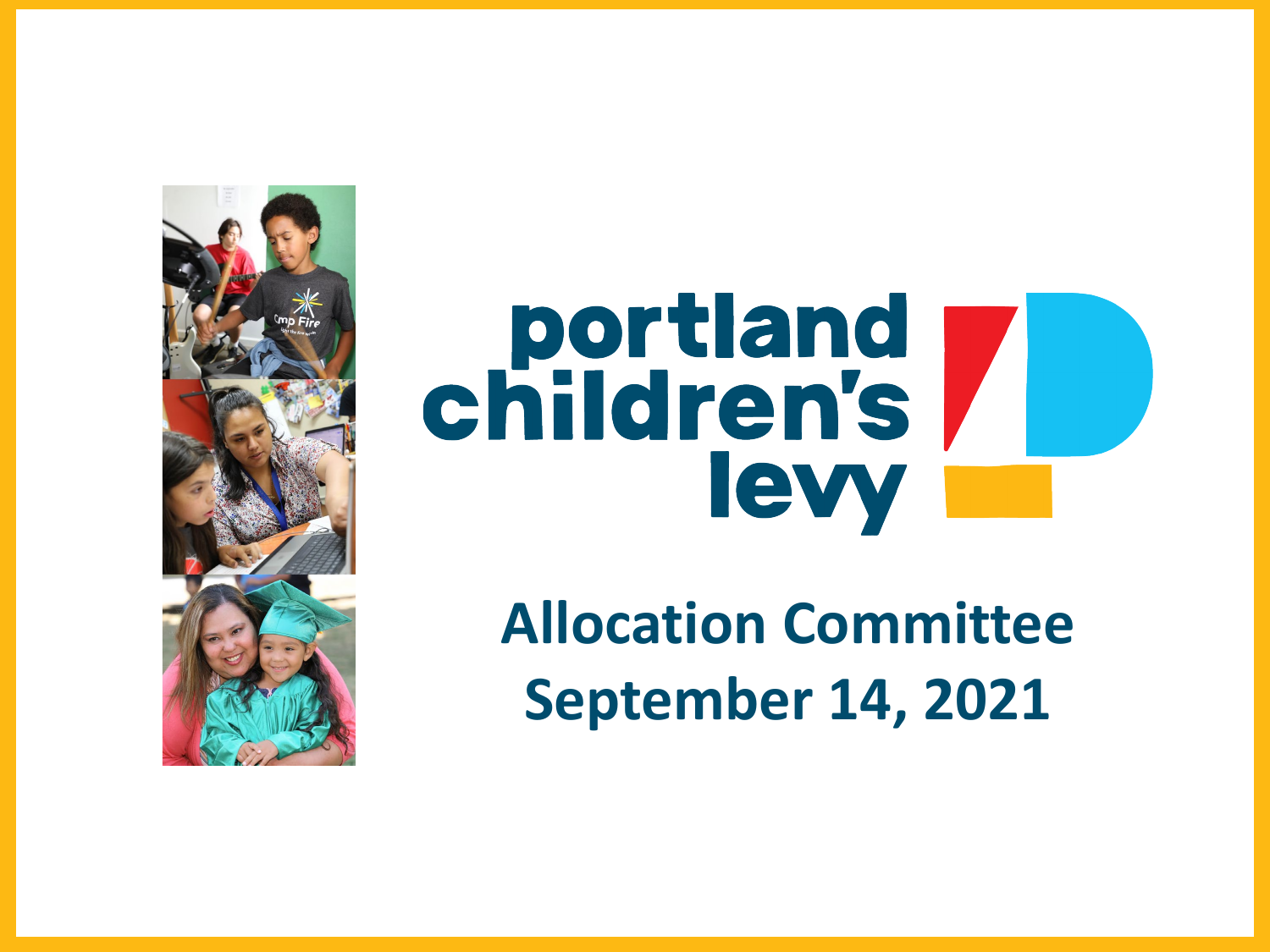# **Financial Update FY 2020-21**

- Grant spending was 84% of budget in FY 2020-21
- Underspending was caused by changes and barriers to service delivery during the pandemic
- Grantees may request carryover of all unspent funds to address clients' basic needs during the pandemic/recovery
- Staff expects the majority of unspent funds to be carried over

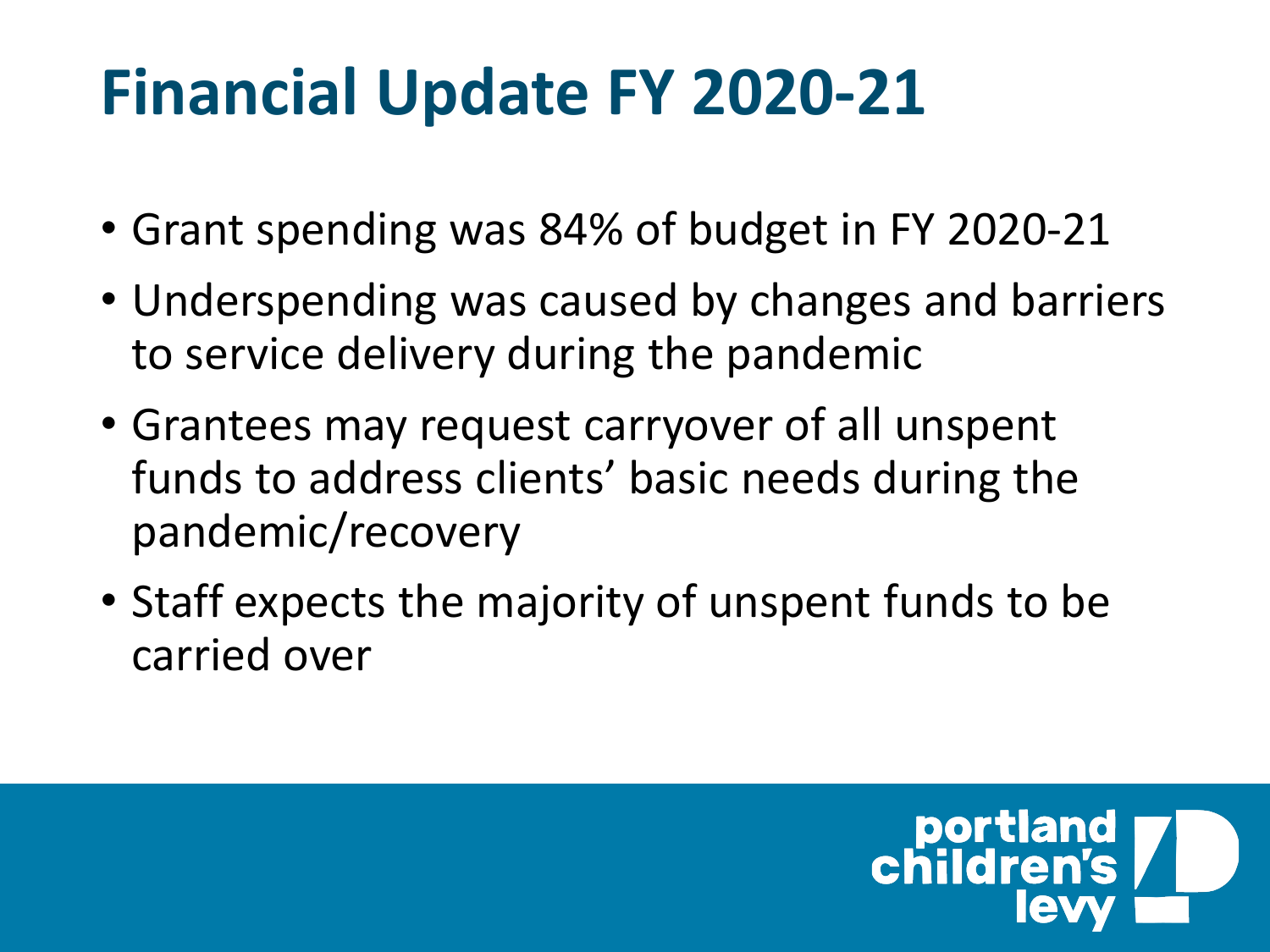### **Charge**

- Consult/advise PCL staff and AC on policy/procedures including funding processes, grantee reporting and community engagement
- Make funding recommendations to AC during competitive funding processes

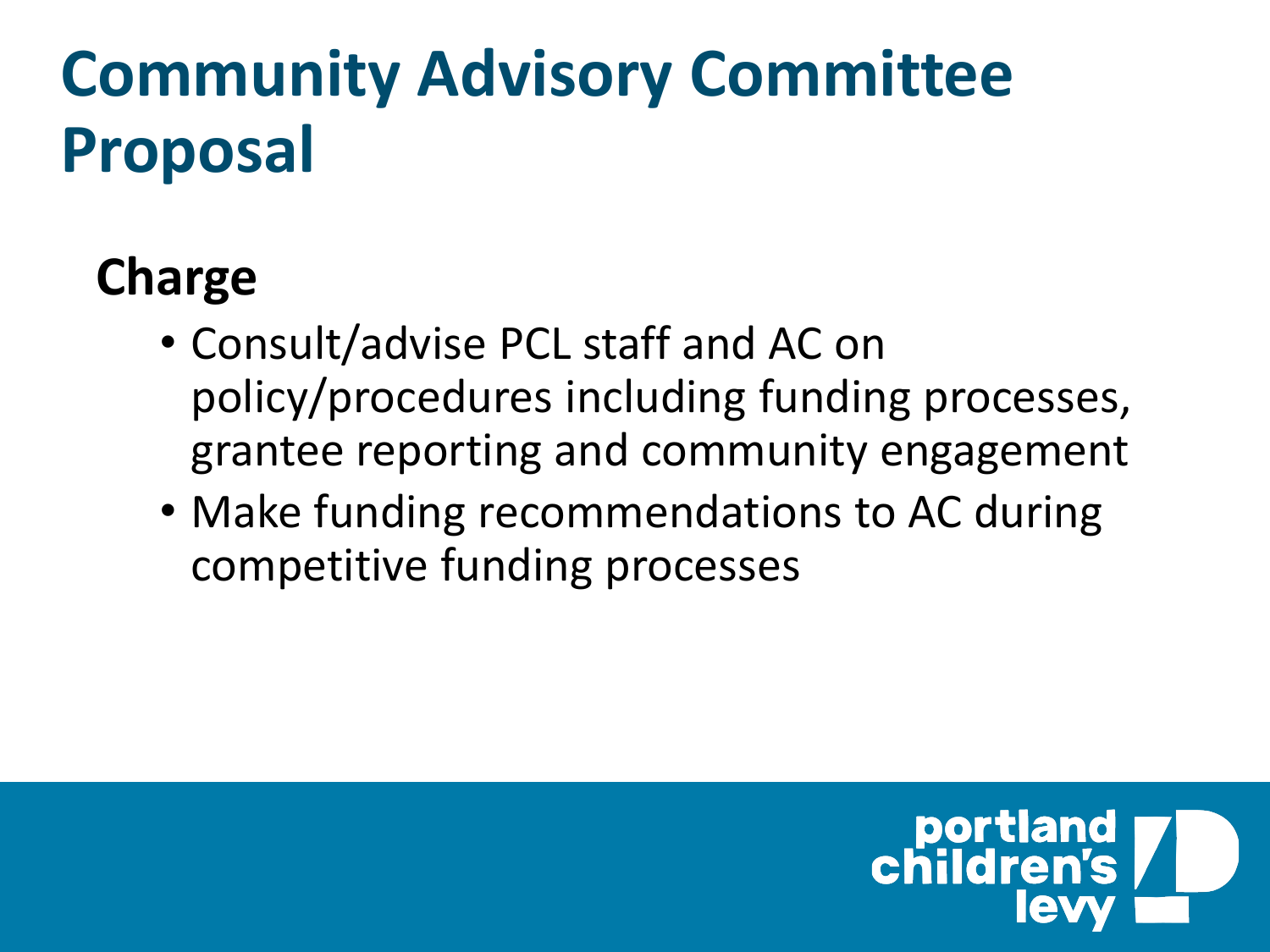### **Responsibilities**

- Participate in required training
- Prepare for, attend and participate in CAC meetings
- Work collaboratively to make decisions and recommendations to AC
- Participate in AC meetings occasionally

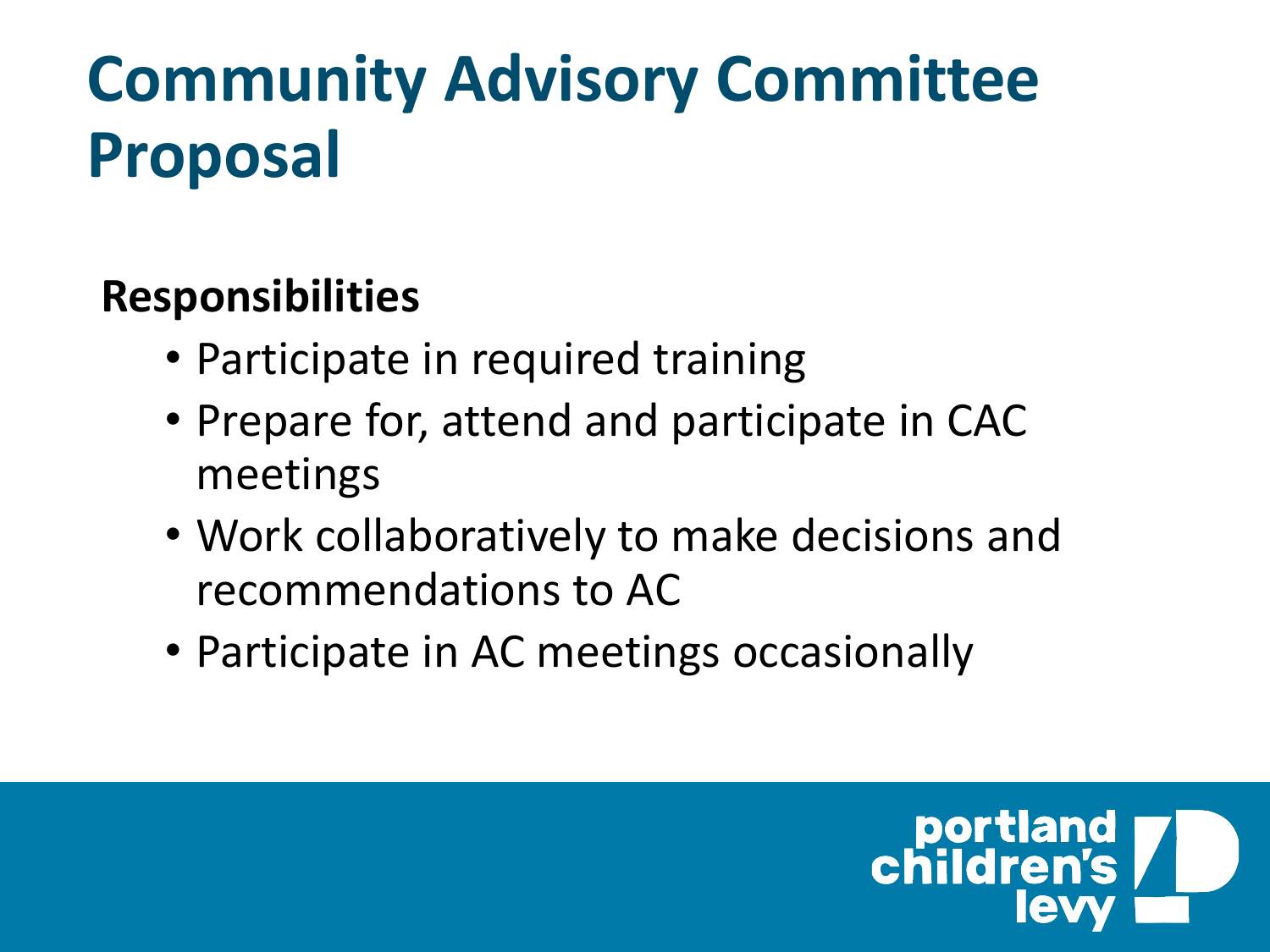### **Projected Work: FY 2022-25**

- 2021-22: Create/adopt bylaws; review/advise on grantee reporting and accountability process
- 2022-23: Review/advise on grant renewal process and recommendations
- 2023-24: Review/advise on community engagement and funding process plans
- 2024-25: Funding process participation and recommendations

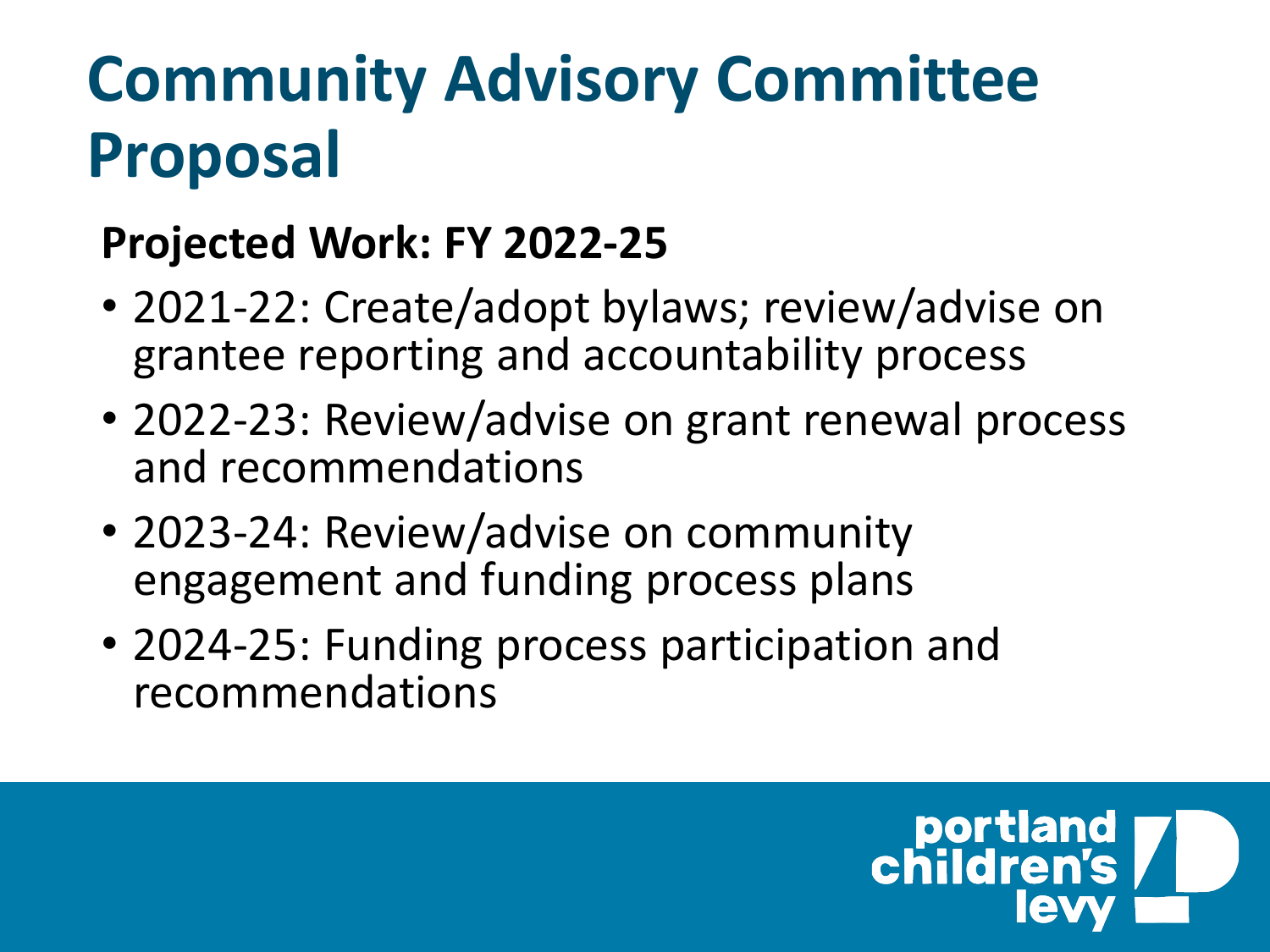#### **Number of Members**

• 11-13; quorum of 7

#### **Term of Members**

• Minimum of 2 years; max of 6

### **Meetings**

- Approximately 12-15 hours p/year
- Advisory group meetings are public meetings

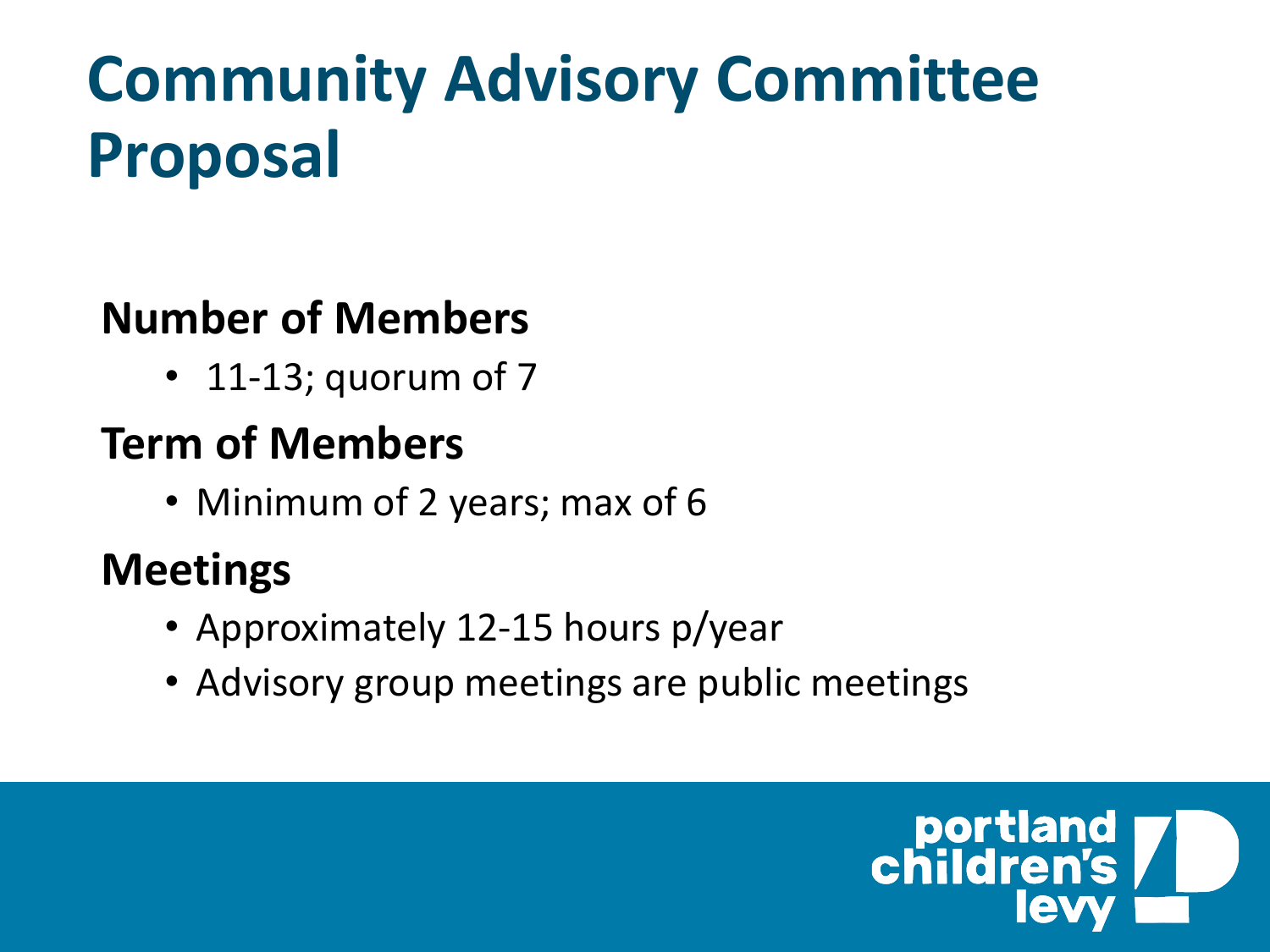#### **Member Qualifications/Representation**

- Reflects racial, ethnic, gender, sexual orientation, disability of city residents
- Includes people with experience in small/emerging human service non-profits
- Live, work, go to school in COP; minimum of 3 members who live in E Pdx and 2 in N Pdx
- Demonstrated commitment to racial equity and experience with Black, Indegenous, People of Color (personal or professional)

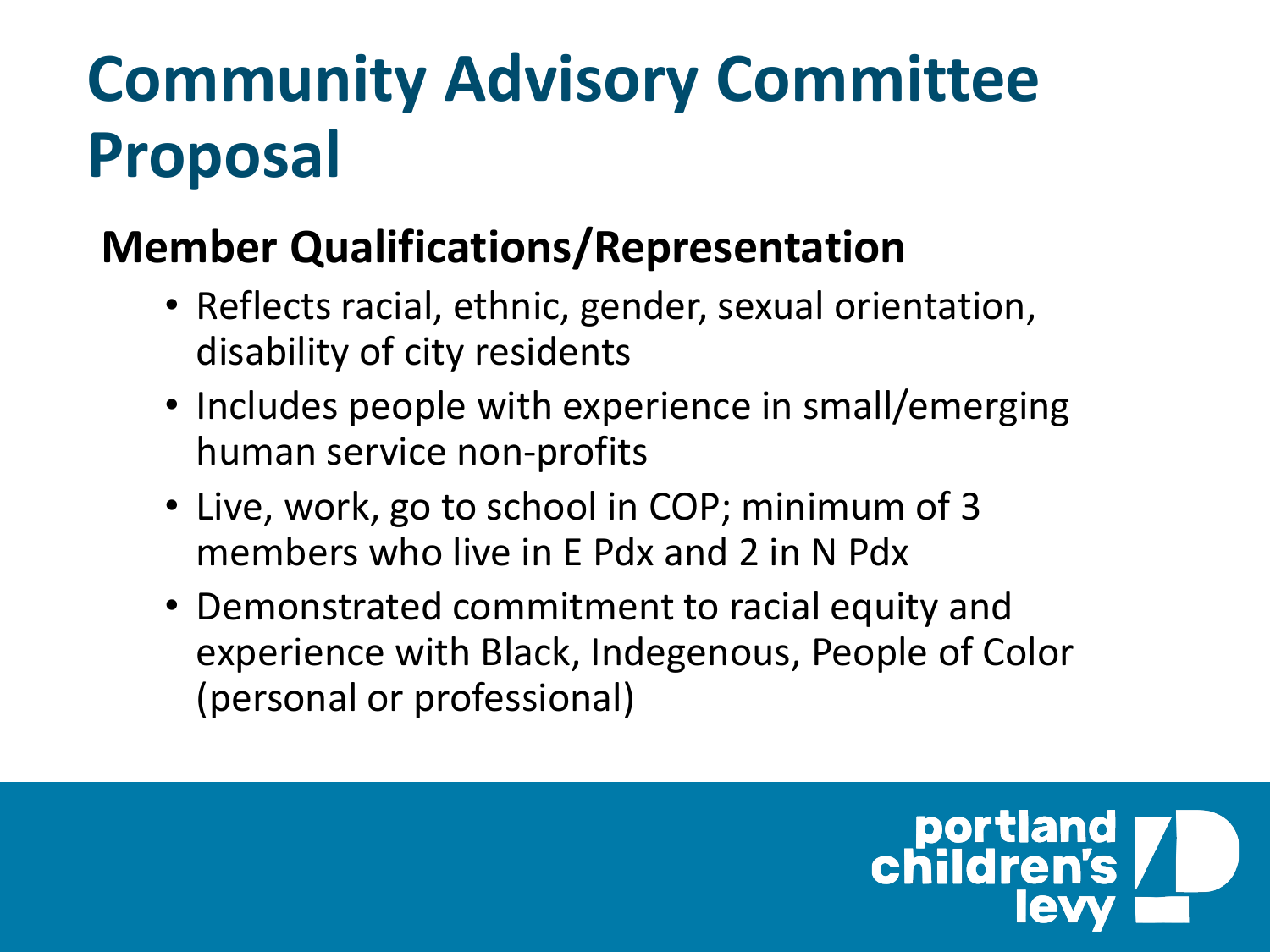### **Member Qualifications/Representation**

- Experience with child/youth serving programs or systems related to PCL program areas as young adult (18-24), parent, partner, provider, educator or advocate
- Experience working collaboratively
- Commitment to attending meetings over at least 2 yrs
- Not currently employed or employed within last 2 years by PCL grantee agency and no conflicts of interest with current grantees

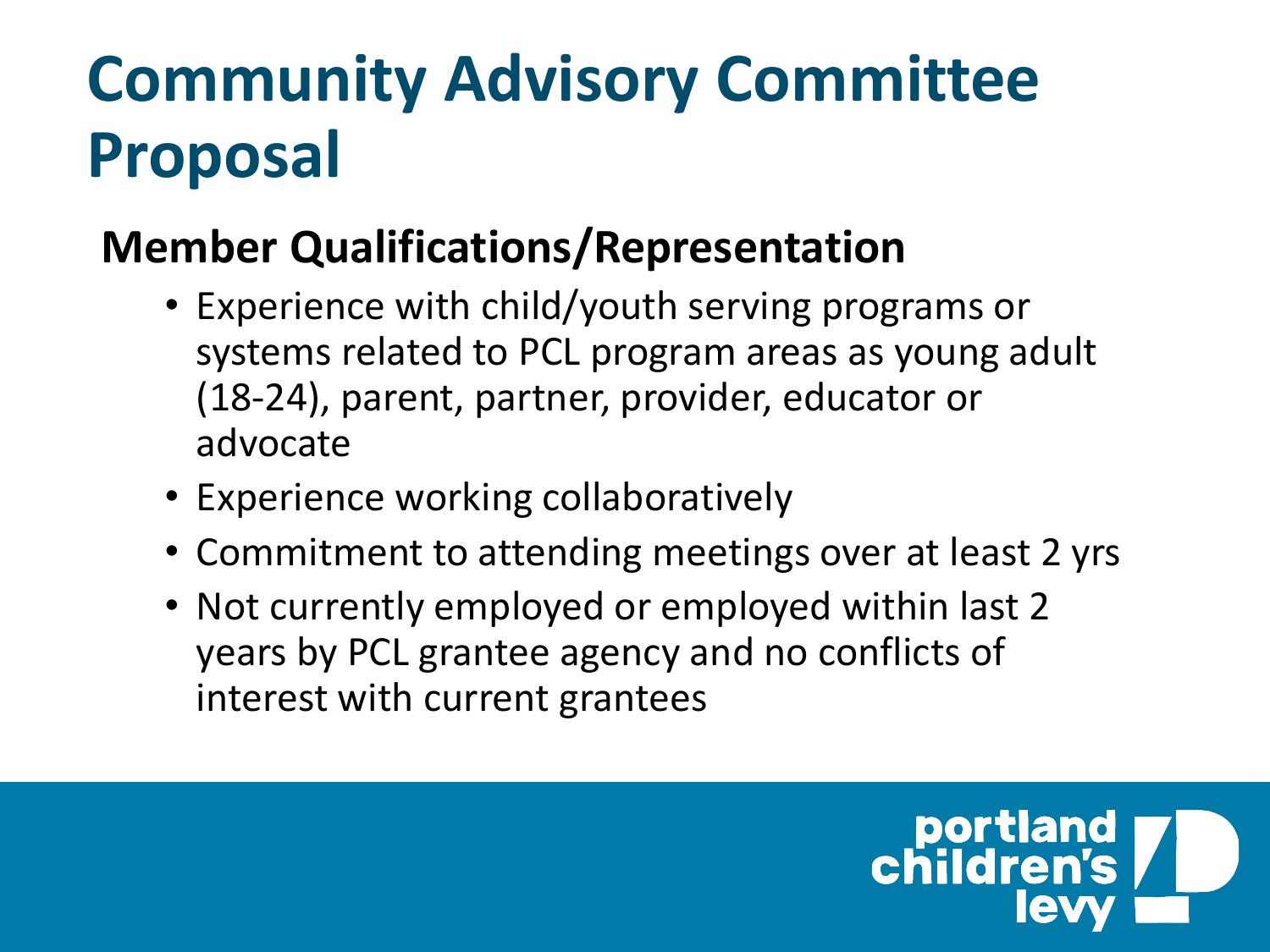### **Training**

• 3 required by COP, PCL 101 and topic specific training to advise on specific policies/procedures

### **Stipends**

• Current PCL policy allows stipends of up to \$500 p/year, p/person

### **Decision Making Method**

• CAC to consider and decide as part of bylaws deliberation and adoption

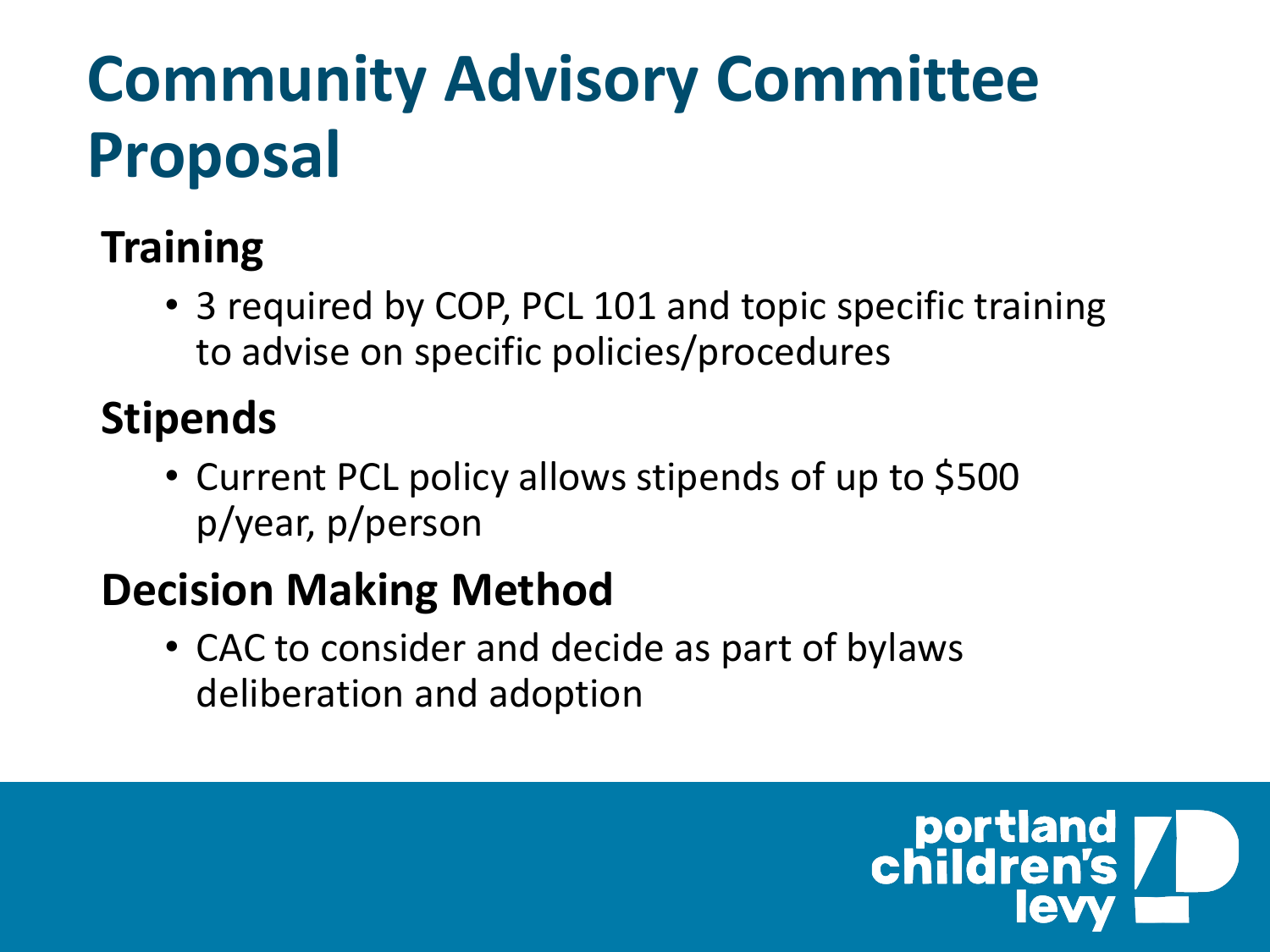- To 300+ individuals: grantee partners, community partners, past reviewers
- 5 questions
- 69 respondents
	- 57% identified as PCL grantees, 25% as community members, 18% as PCL community partners, 3% not given.
	- Race/ethnicity: 49% identified as white, 42% as BIPOC, and 9% not given.

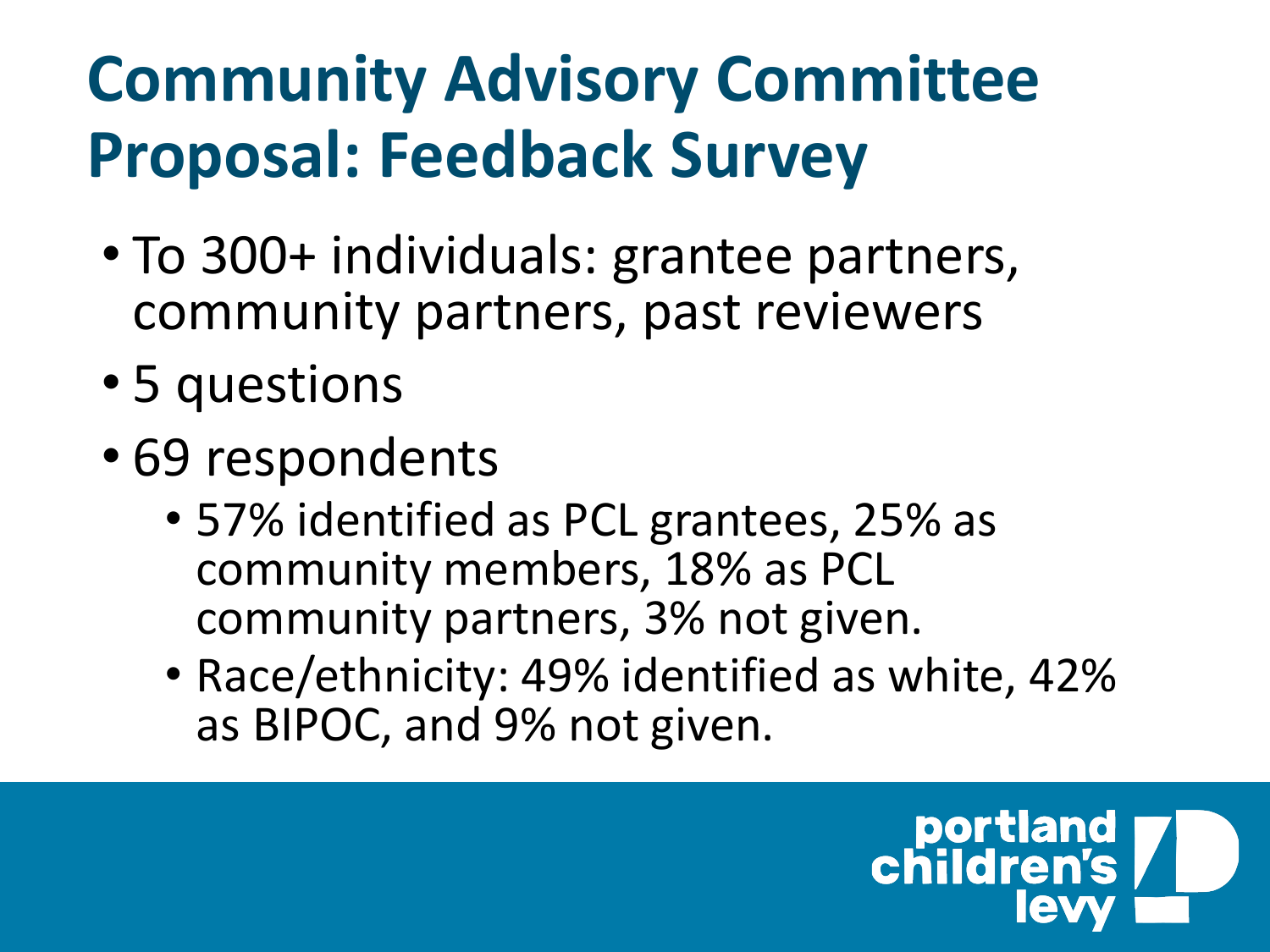87% of respondents strongly agreed/agreed that they:

- Support the proposed purpose and structure of the advisory committee; 8.7% disagreed/strongly disagreed; and 4.3% weren't sure.
- Support the proposed membership considerations for the advisory committee; 5.8% disagreed/strongly disagreed; and 7.2% weren't sure.

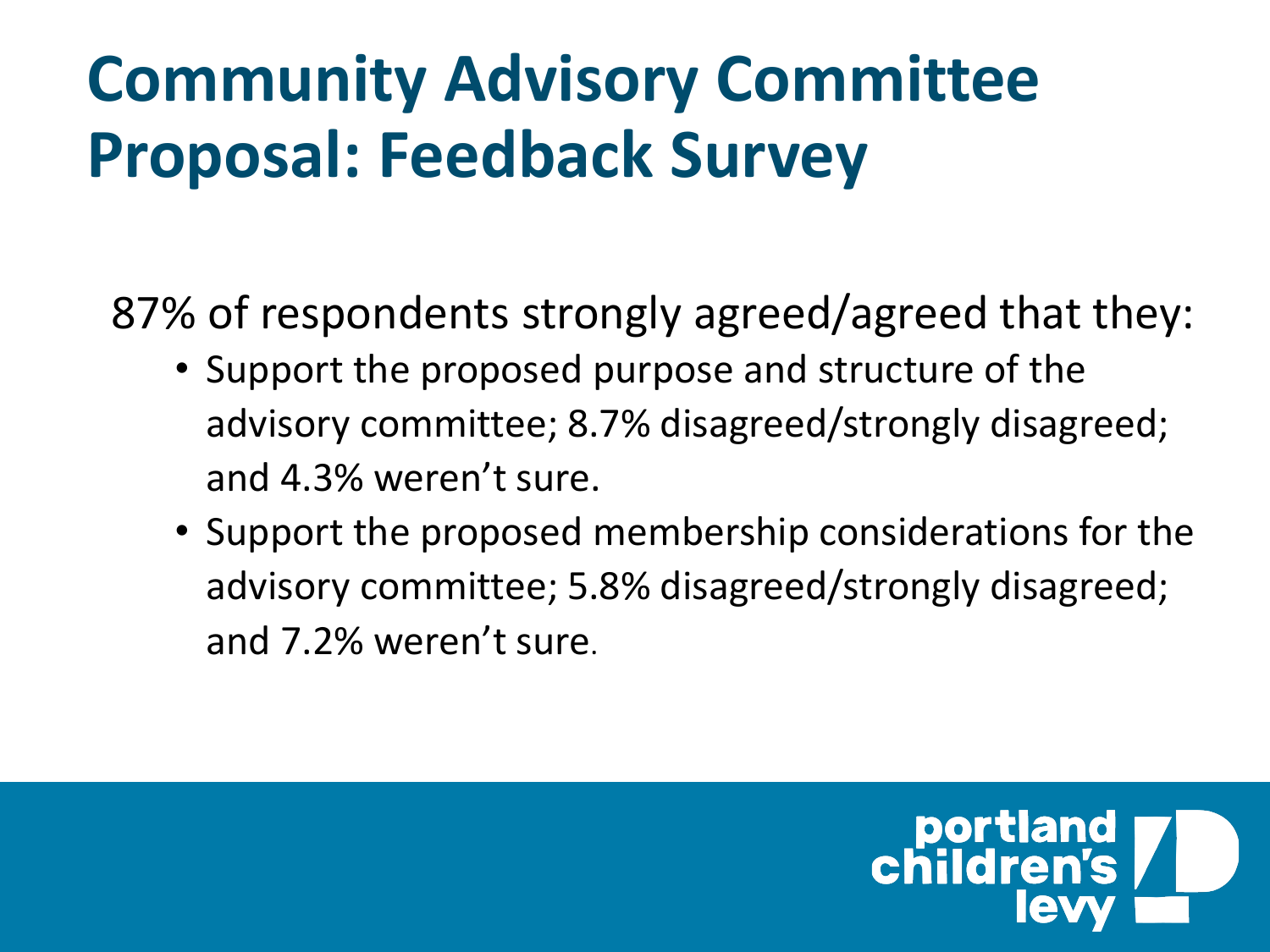17 respondents gave positive comments in support

- 8 comments were general.
- 4 focused on advisory providing more community oversight to PCL and emphasized values desired in the work.
- 3 focused on membership- in support of the proposed diversity among members, member training, and stipends.

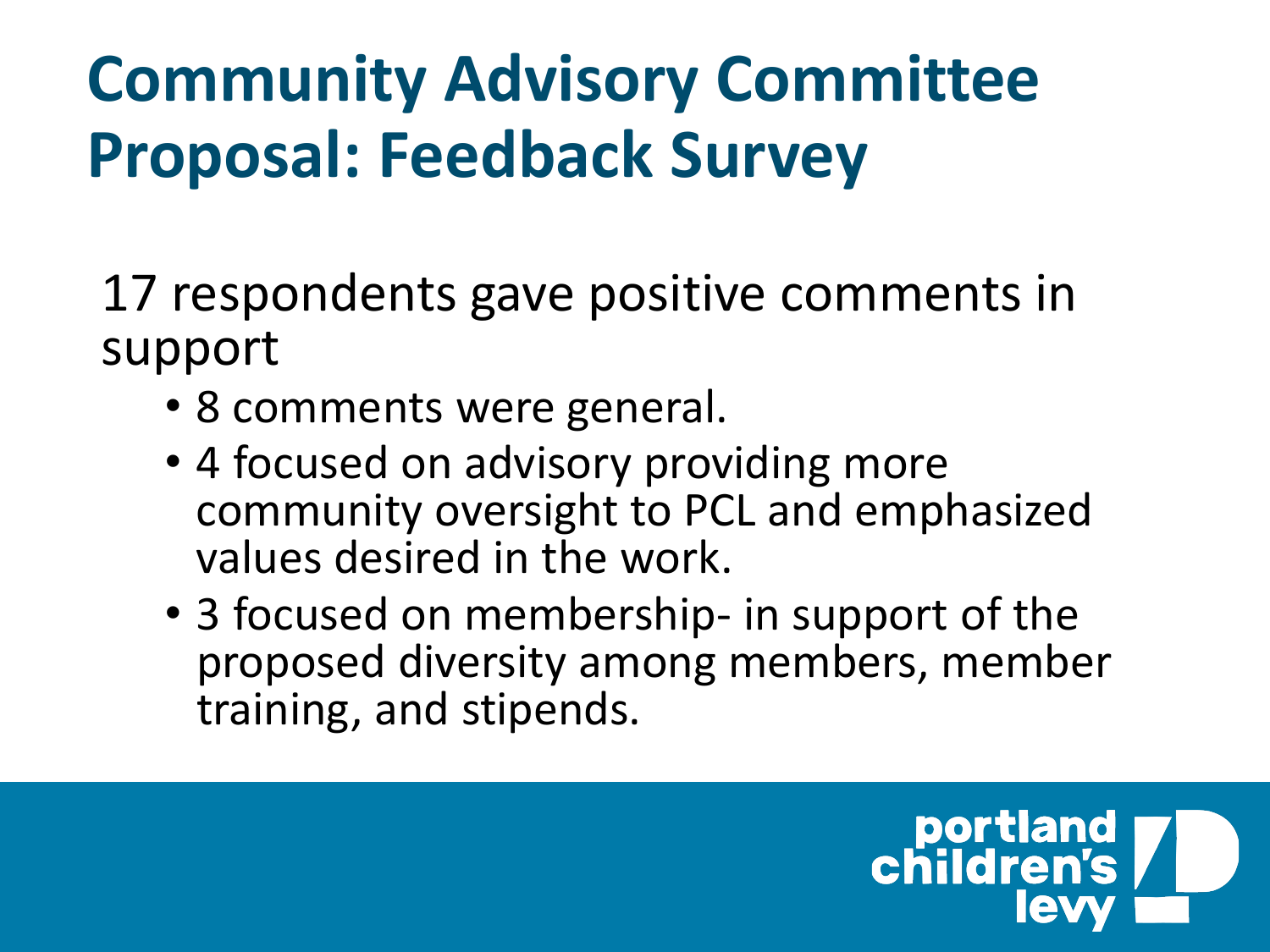25 respondents offered constructive comments, including requests for clarification on proposal.

- 8 wanted greater clarity on goals, powers, and accountability for the advisory.
- 6 suggested ways to assure representative membership on the committee.
- 5 mentioned accessibility issue for members.
- 4 raised concern about projected 12-15 hours/year of work by committee.

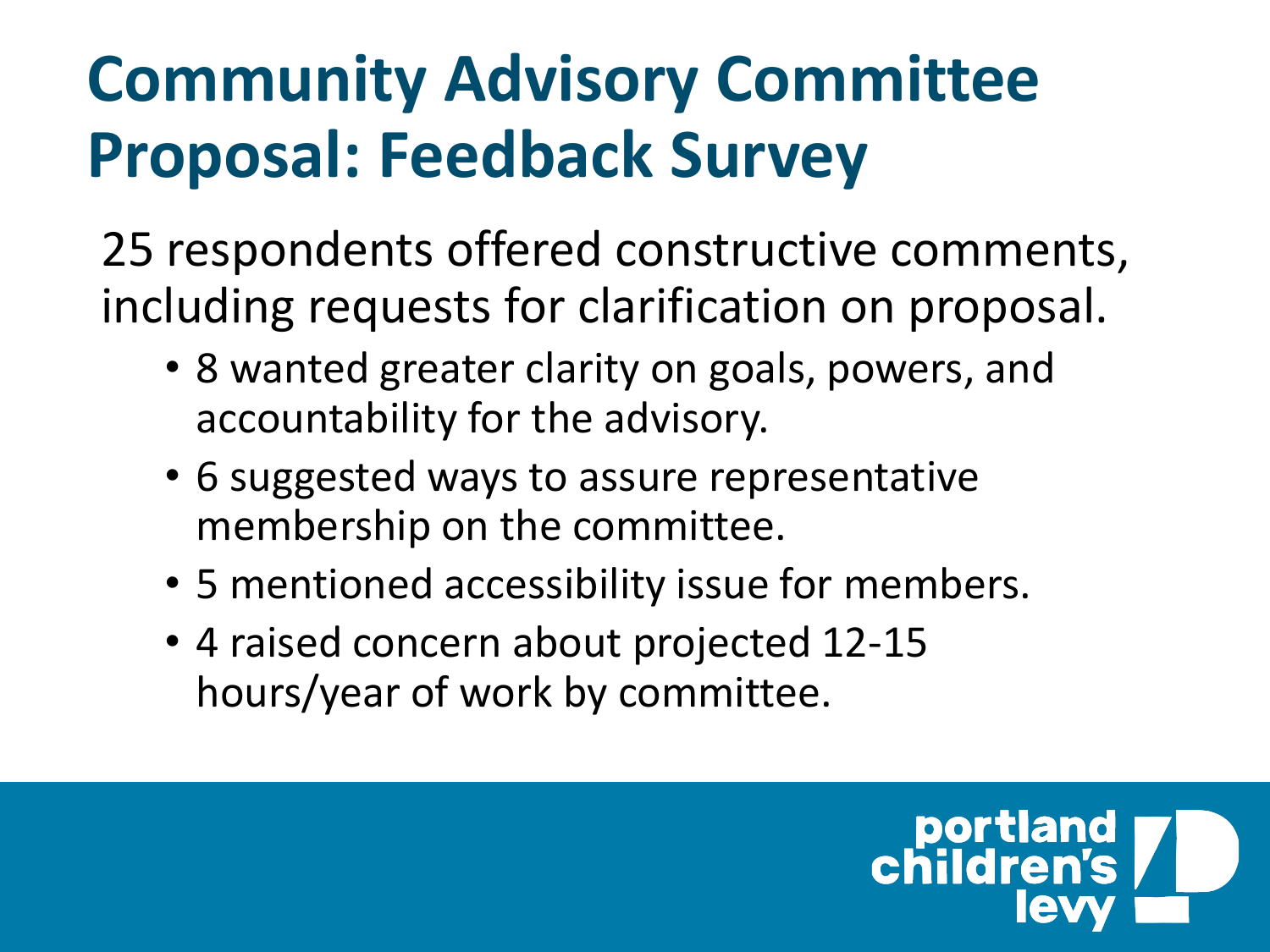*"This is very high level and leaves a lot of questions unanswered. Some important ones from my perspective: - who approves committee participants? - what are the guiding values the committee would use in performing its functions; in other words, what problem does this new structure seek to solve? - how will the committee make funding recommendations with so little time spent, given staff have normally done this based on their tremendous in-depth knowledge of the sector and individual organizations? - what weight would be given to the committees funding recommendations in the final allocation decisions?"* - survey respondent

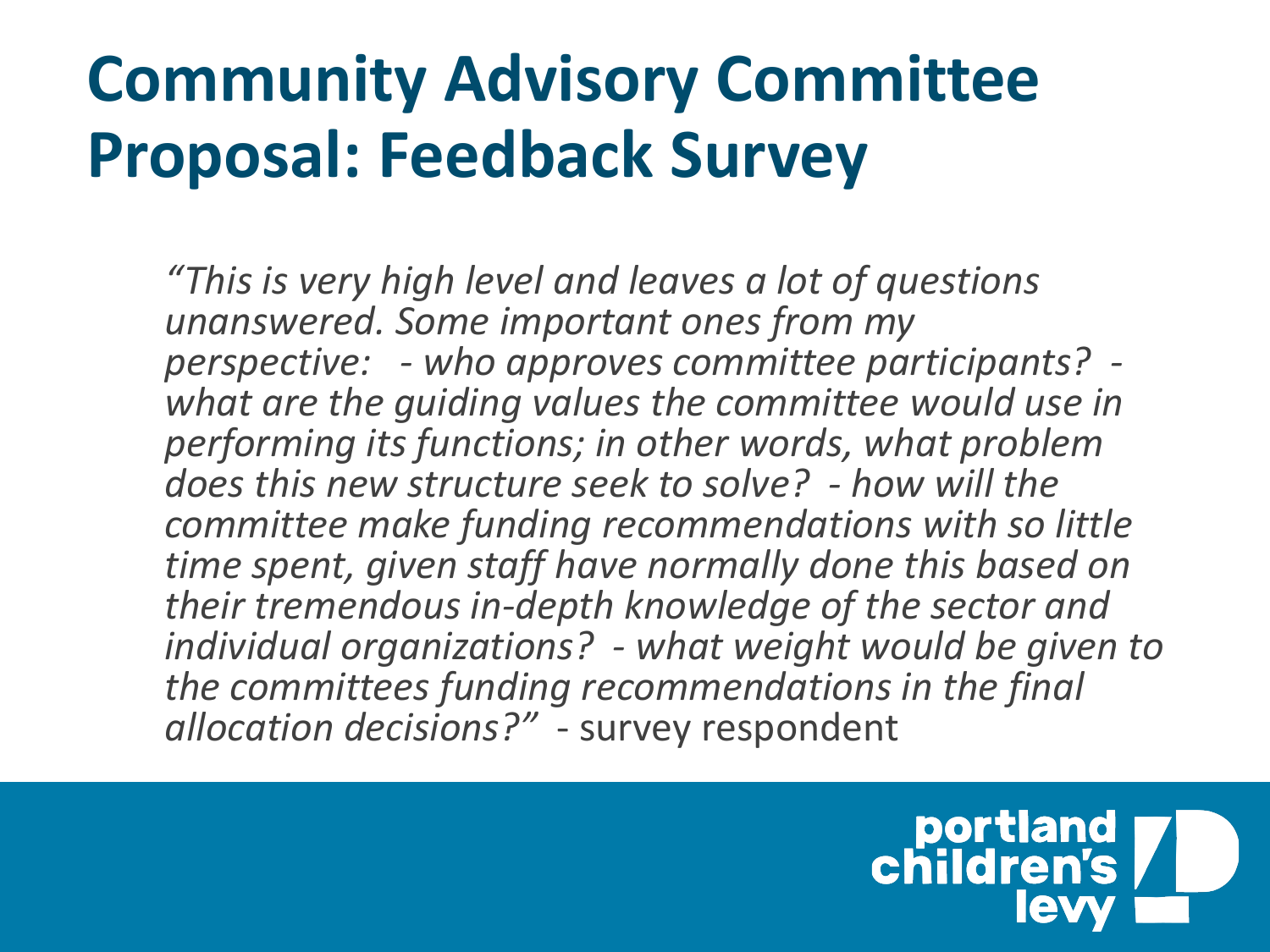*"I think the commitment is not enough. Not only should they be meeting monthly, but they should also be a part of subcommittees, and the stipend should be higher. It cannot be in the same board structure if you want a different result. All of the other elements/goals, I appreciate. I don't know if three trainings is enough. Protocols, agreements, and a shared language needs to be developed. People need to have a foundational understanding of the history of racism, how it showed up then, and how it shows it now." -* survey respondent

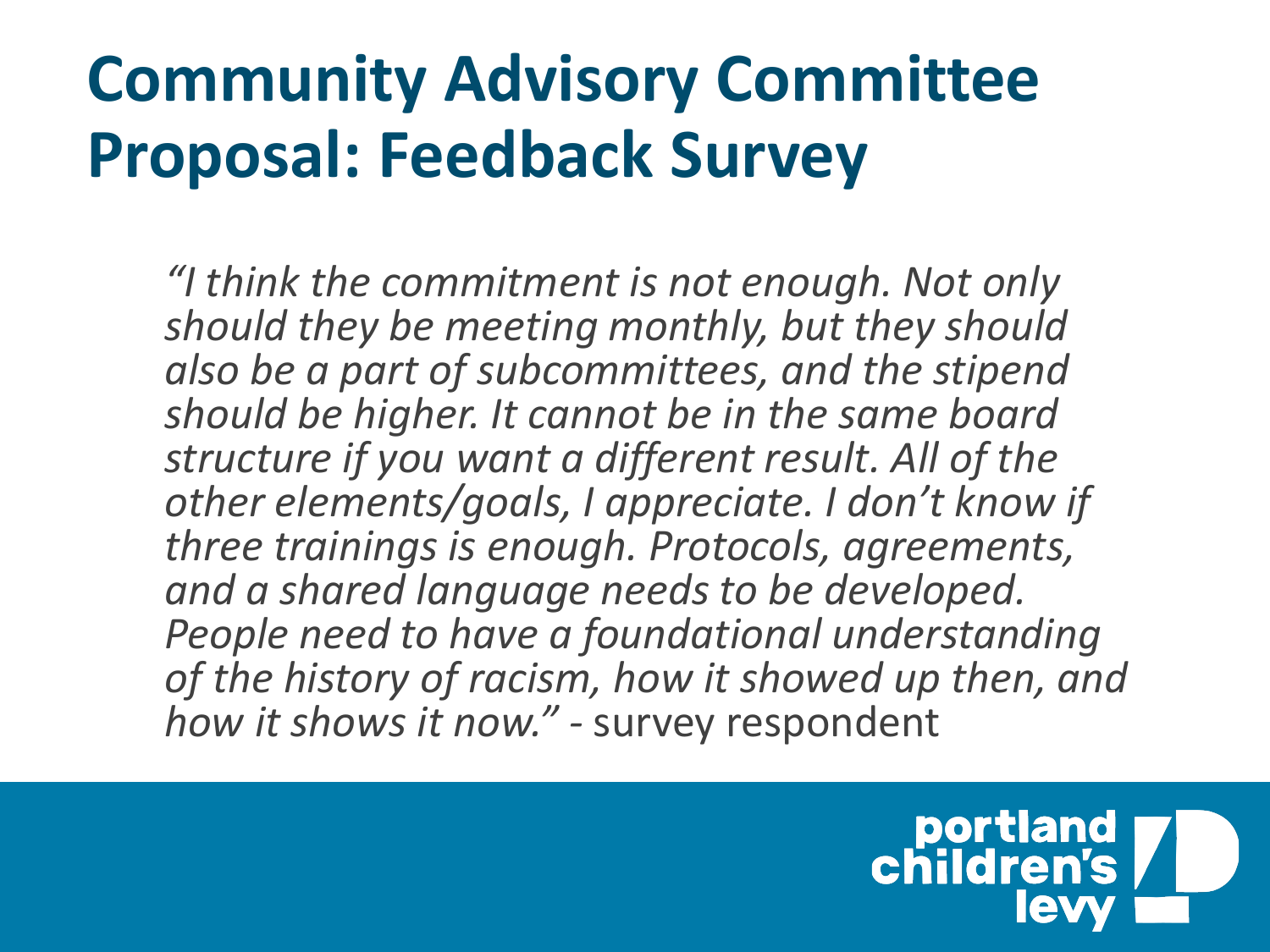### For Discussion:

- 1. What additional clarity is needed on the advisory's purpose, goals, and powers?
- 2. What implications does this have for the hours of work projected for the advisory?
- 3. What changes do we want to make to membership requirements and accessibility based on answers to questions 1 and 2?

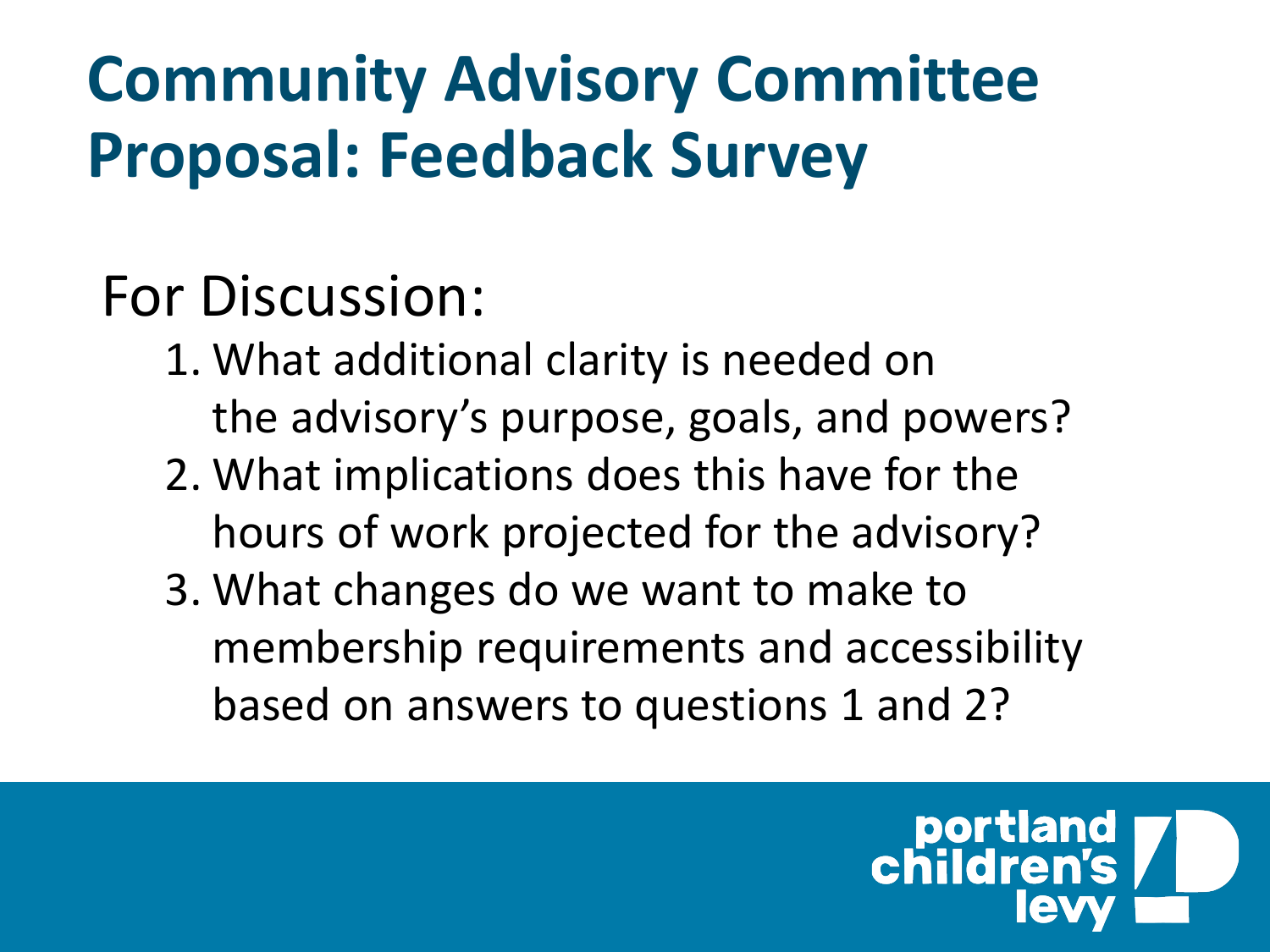### **Funding by Program Area 2015-16 – 2019-20**



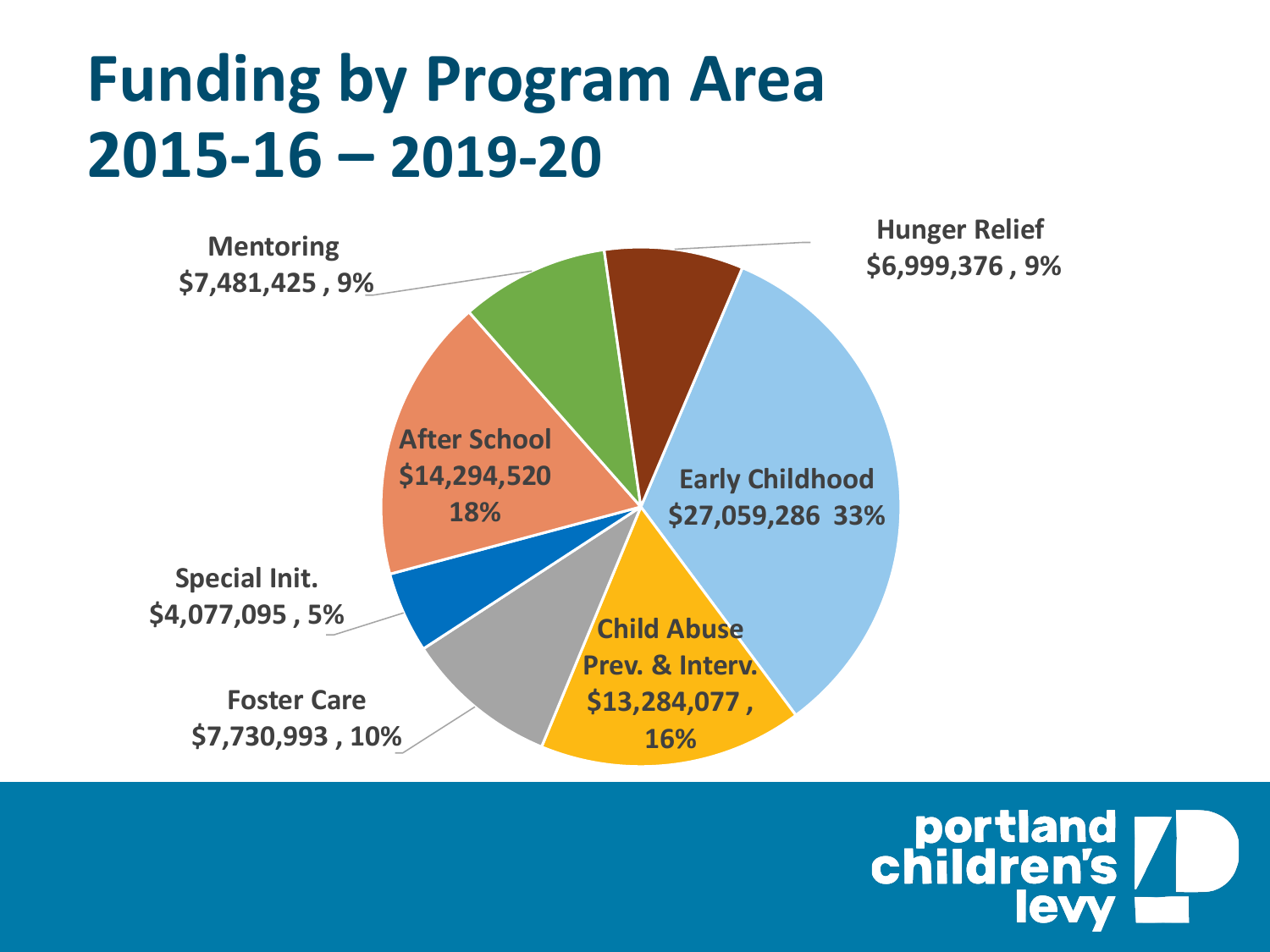### **Estimated Funding by Age Group 2015-16 – 2019-20**